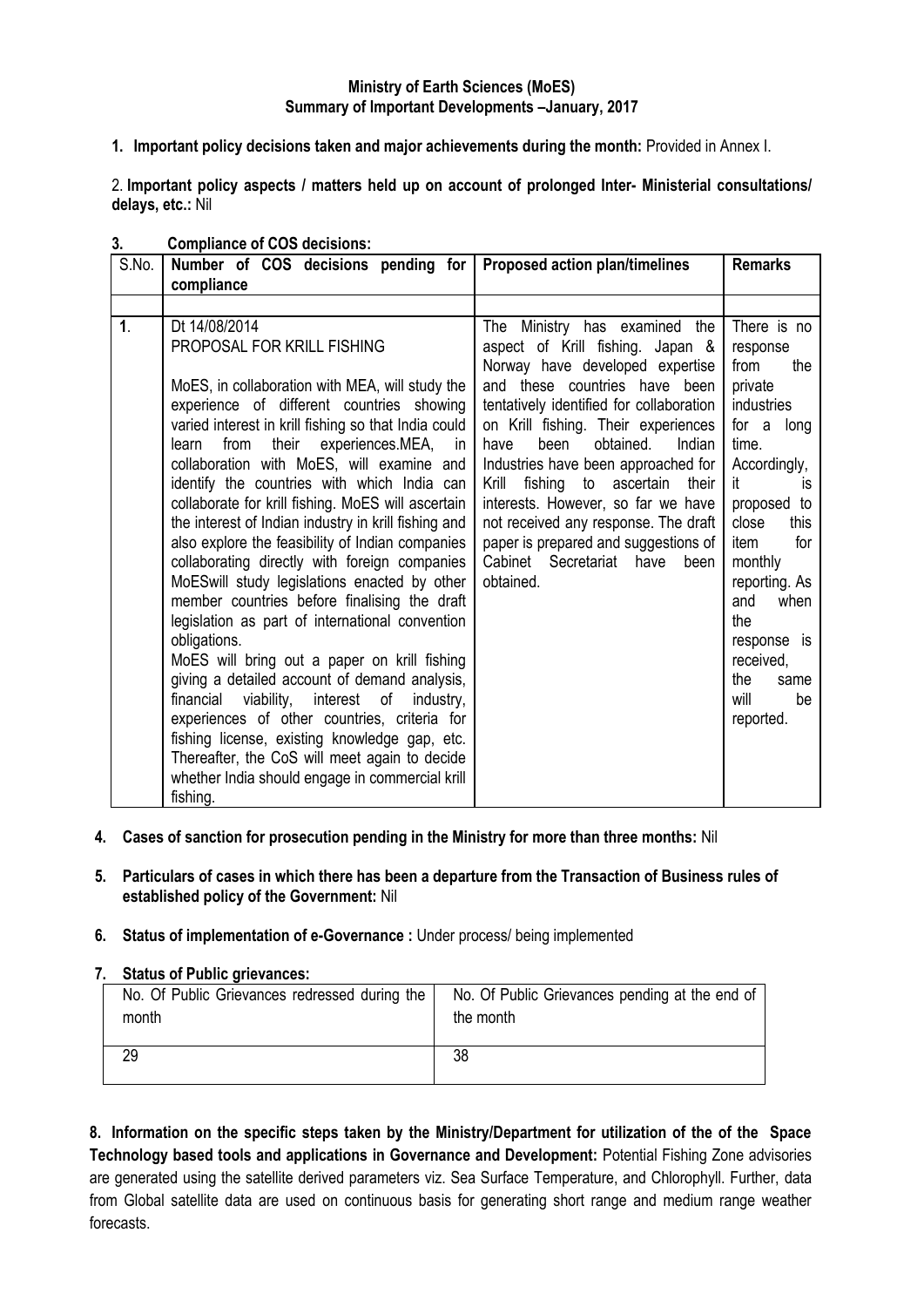## **Annex-I**

## **Important policy decision taken and major achievements:**

Indian Scientific Expedition to Southern Ocean/Antarctic Waters (2016-2017) was launched for conducting process studies in the polar ocean ecosystem and understand its influence on regional and global climatic variabilities.

36th Scientific Expedition reached Antarctica and have started scientific activities in and around Indian Stations, Maitree and Bharati.

The field campaign to Antarctica under the Indo-Norwegian project MADICE (Mass balance, dynamics, and climate of the Dronning Maud Land coast, East Antarctica) was completed. Two types of ice-penetrating radar were deployed to map bed topography and ice stratigraphy. A total of 173 m ice cores were drilled, with the drilling at Djupranen ice rise provided the longest (122 m) ice core ever recovered by Indian team.

Dense/very dense fog observed at many/ few places over Indo-Gangetic Plains on many days and at few/isolated places over Northeastern States on a few days with 90% and 89% and 89% correct of fog warnings for 24 hour, 48 hour and 72 hour respectively during January 2017 .

A deep sea ankler fish, *Lophius gracilimanus* (one single Female specimen, 270mm Standard Length) has been rediscovered and redescribed after a gap of almost a century from off Andaman Coast of India, 7°5' N, 93° 4' E at a depth of 650 m. Further, a species of worm eel of genus *Neenchelys* has been discovered as new from South eastern Arabian sea off Kollam from 450 m depth during the exploratory survey. Presently there are only 2 species viz *Neenchelys buitendijki* Weber & de Beaufort 1916 and *N. cheni* (chen&Weng 1964) among 12 species in this genus, reported from Indian waters.

### **Minimum Government, Maximum Governance:**

Agromet Advisories are being communicated to 194 lakh farmers of the country through mobile SMS.

Adverse weather SMS warning are being sent through mobiles to State Govt. officials / Disaster related officials /Central Govt. Organization/Common men.

Daily forecast along with warning and city forecast for many cities are disseminated through email to all users including state authorities, electronic and print media.

| Observation Type                     | Target | Commissioned up to<br>January, | Data reporting |
|--------------------------------------|--------|--------------------------------|----------------|
|                                      |        | 2017                           |                |
| Weather<br>Station<br>Automatic      | 675    | 682                            | 352            |
| (AWS)                                |        |                                |                |
| Automatic Rain Gauge(ARG)            | 1350   | 1341                           | 513            |
| <b>GPS Sonde</b>                     | 10     | 43                             | 43             |
| Weather<br>Doppler                   | 23     | 20                             | 19             |
| Radar(DWR)                           |        |                                |                |
| Ozone                                | 17     | 15                             | 5              |
| <b>Black</b><br>Monitoring<br>Carbon | 16     | 16                             | 16             |
| Systems (Aethalometer)               |        |                                |                |
| Other Rain Gauges excluding          | ۰      |                                | 2435           |
| ARG and AWS $\omega$                 |        |                                |                |
| Aviation                             |        | 73                             | 73             |

### *Atmospheric Observation Systems Network*

@ Data received from various agencies viz. Air Force, Railways, Central Water Commission, State Agriculture, State Irrigation and India Meteorological Department (IMD)

### **Atmospheric Processes, Modeling and Services**

**Monthly Weather Summary (January, 2017)**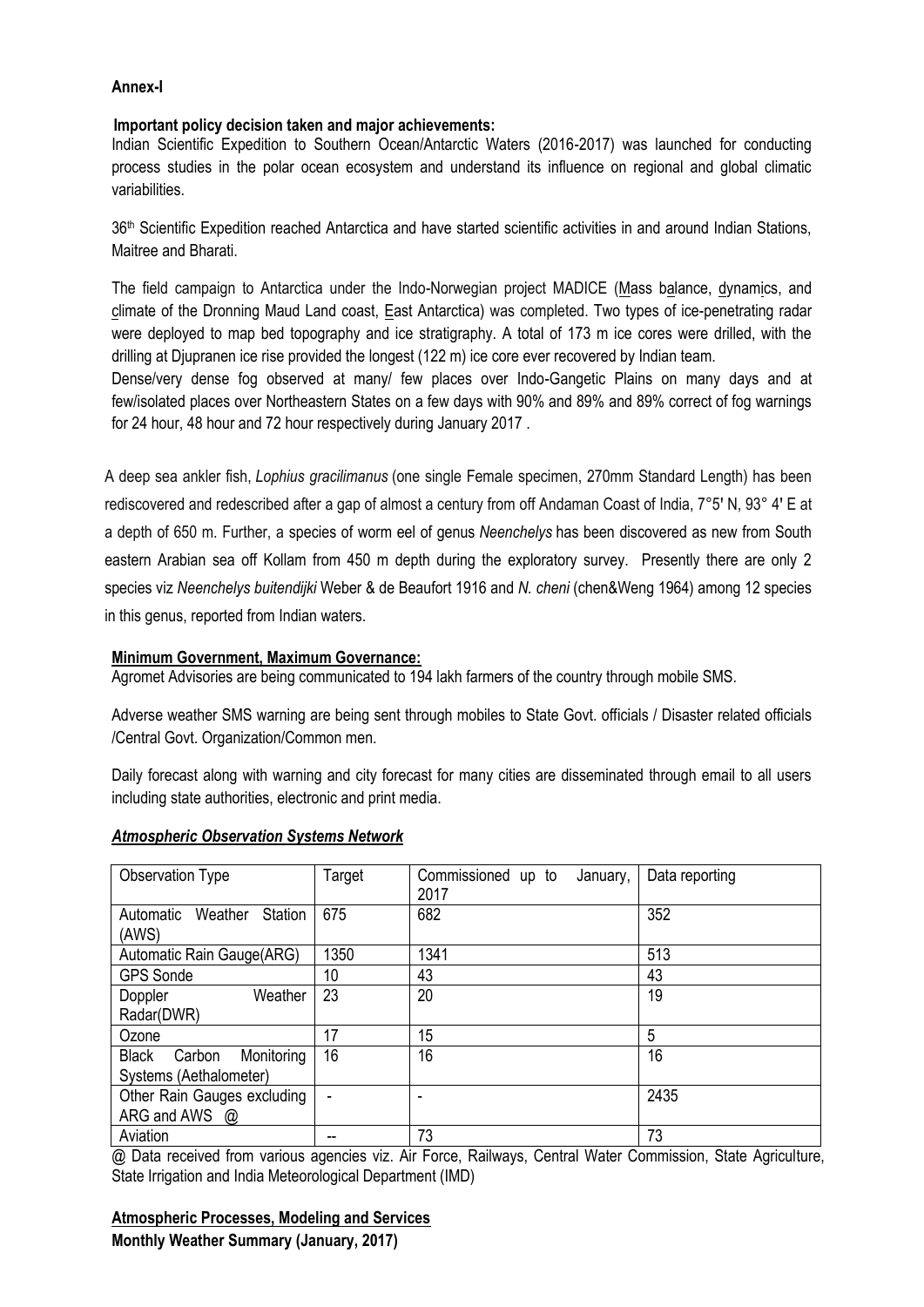Western Disturbances over Northern India:Five (5) Western Disturbances affected Western Himalayan region during the month. Out of five, one has caused fairly widespread to wide spread rainfall/snowfall with heavy rainfall/snowfall at a few places over Jammu & Kashmir and Himachal Pradesh during 24-26 January and light to moderate rainfall/snowfall over Uttarakhand; scattered to fairly wide spread rainfall over plains of northwest India on 25 and 26 January. Bulletins for this active Western Disturbance & its associated weather were issued from 19<sup>th</sup> January onwards indicating the possibility of wet spell over northwest India with likely heavy to very heavy snowfall over Jammu & Kashmir and Himachal Pradesh from 24<sup>th</sup> to 26<sup>th</sup> and heavy rainfall along with thunder squall/hail over isolated pockets over Punjab & Haryana on 25<sup>th</sup> & 26<sup>th</sup>. Bulletins were issued four times daily and a special press release was issued on 22<sup>nd</sup> January 2017 regarding possible adverse weather over northwest India.

Cold wave/Cold day**:** Cold wave/cold day conditions prevailed at a few places over plains of northwest India on few days and at isolated places over central and east India on one or two days. The Lowest Minimum Temperature (-2.0°C) recorded at Sikar (Rajasthan) on 14th January 2017.

 Fog, Cold Wave/ Cold Day were predicted 2-3 days in advance through regular bulletins and also through press releases.

## **Rainfall in January, 2017**

Rainfall during the month of January, 2017 was large excess in 8, excess in 4, normal in 2, deficient/large deficient in 16 and no rain in 6 of 36 meteorological sub- divisions. The rainfall for the country as a whole for the month has been recorded as 26.8 mm (+40%) against the normal rainfall for the month as 19.2 mm.

Experimental Climate Forecasting System (CFS) for seasonal forecasting developed under Monsoon Mission Project, is implemented for operational use from winter 2016-17.

### **Atmospheric Research**

Based on the operational 33km/44-member Global Ensemble Prediction System(NGEPS) of National Centre for Medium Range Weather Forecasting(NCMRWF), provides probabilistic forecasts of daily Maximum (*Tmax*) for three thresholds of temperature less than 25, 20 and 15 degree Celsius and Minimum (*Tmin*) Temperatures less than 15, 10 and 5 degree Celsius during winter months of December to February. A higher resolution (17 km) version of NCMRWF Global Ensemble Prediction System (NGEPS) was developed and successfully tested with 22 members.

NCUM based city-scale model set up at 330 m resolution for Delhi for fog forecasting applications has been made operational by NCMRWF.

A high resolution (4 km) regional assimilation system has been set up for the Indian region and radial wind observations from various Indian Doppler Radars are assimilated experimentally.

The Hydrometeorology Research Unit (HMRU) at the Centre for Climate Change Research (CCCR), IITM was recently formed for the coordinated development and implementation of observational and modeling challenges involving climate scientists and hydrologists. COSMOS-India network is a collaborative observational program and is a segment of Natural Environment Research Council (NERC) and UK and Ministry of Earth Sciences (MoES), Government of India i.e. "NERC-MoES". This is for developing and promoting the observational national network for continuous monitoring of water balance components like soil moisture, evapotranspiration, runoff etc. A network of field-scale soil moisture monitoring stations across India (COSMOS-India) is being developed using cosmic-ray soil moisture sensors (CRS). The Centre for Ecology and Hydrology, UK (CEH) is working in partnership with Indian Institute of Science (IISc), Bangalore*,* Indian Institutes of Technology *(*IIT*),* Kanpur, IITM Pune, University of Agricultural Sciences *(*UAS*),* Dharwad and National Institute Of Hydrology (NIH), Roorkee to develop the COSMOS-India network, and to deliver high temporal frequency observations of soil moisture at the intermediate spatial scale in near real-time. Data from this national observational network are being telemetered over the mobile communications network to be made available in near-real time.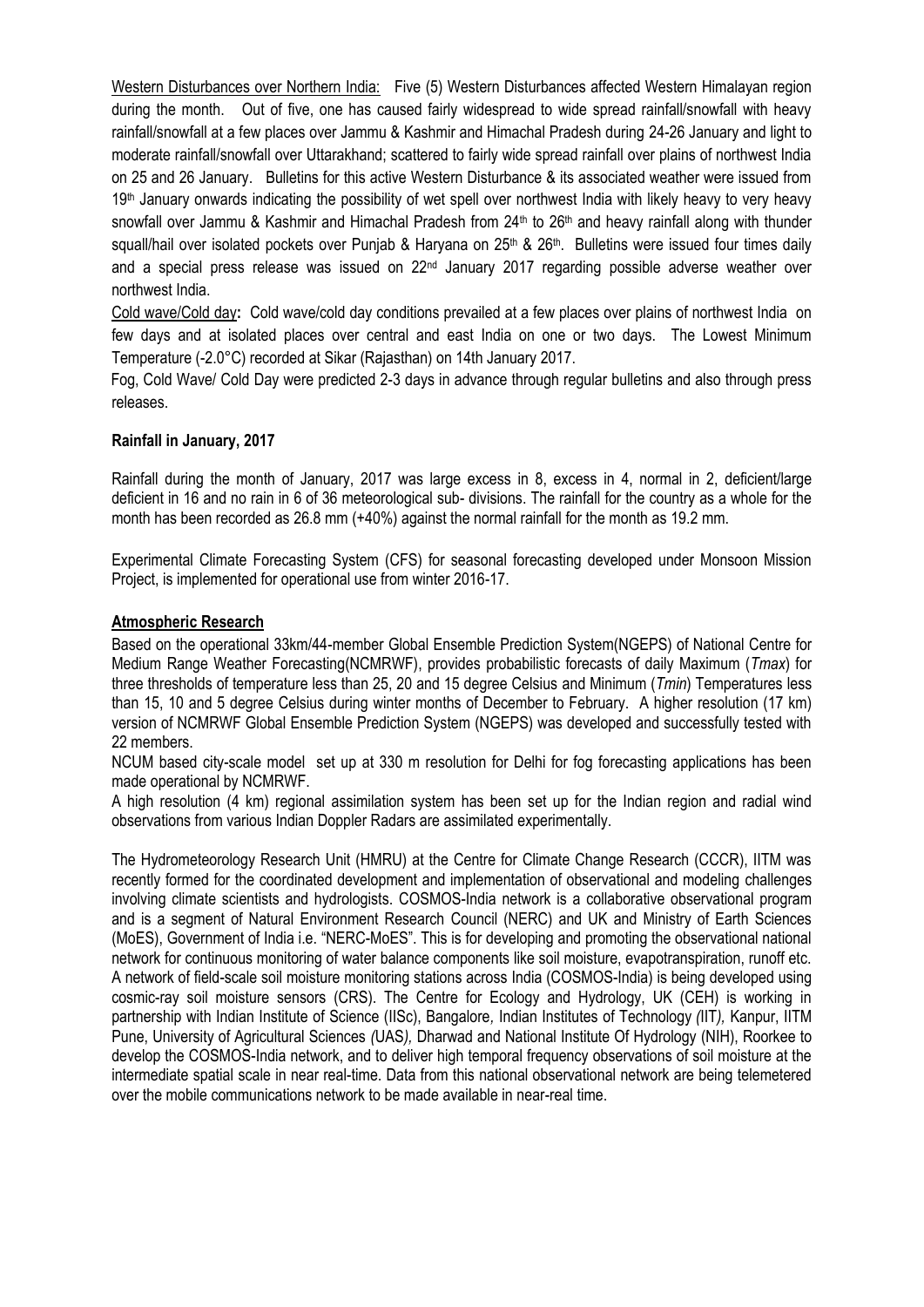# **Geoscience Research**

# **Seismological Observational Network**

| Observation         | Target for XII Plan | Commissioned so far | Data reporting during the month |
|---------------------|---------------------|---------------------|---------------------------------|
| Type                |                     |                     |                                 |
|                     |                     |                     |                                 |
| Seismic stations    | 130                 | 99                  | 59                              |
| <b>GPS</b> stations | 40                  | 28                  | 22                              |

# **Earthquake and Tsunami monitoring**

Earthquake: 20 earthquakes were monitored in the Indian region out of which 4 events were greater than magnitude (M) of 5.0.

Tsunami**:** 5 major seabed earthquakes(M> 6) with a potential to generate tsunami were monitored. This information was provided within 12 minutes of occurrence in respect of 3 events, between 12 to 15 minutes of occurrence in respect of one event and between 18 to 20 minutes of occurrence in respect of remaining event.

# **Ocean Observation System**

| Type of Platform                        | Target | Commissioned       | Data received during |
|-----------------------------------------|--------|--------------------|----------------------|
|                                         |        | till January, 2017 | January, 2017        |
| Argo Floats <sup>^</sup>                | 200    | 288                | 137                  |
| Drifters*                               | 150    | 103                | 10                   |
| Moored Buoys                            | 16     | 19                 | 15                   |
| <b>Tide Gauges</b>                      | 36     | 31                 | 22                   |
| High Frequency(HF) Radars               | 10     | 10                 |                      |
| <b>Current Meter Array</b>              | 10     | 11                 | 2                    |
| Acoustic Doppler Current Profiler(ADCP) | 20     | 21                 | 18                   |
| Tsunami Buoys                           |        | 9                  | 6                    |
| Wave Rider Buoy                         | 16     | 15                 | 15                   |

\*The remaining floats/drifters have completed their life time and as such no data can be received from them.

# **Ocean Science Services**

| No             | Types of forecasts                                         | No. of advisories issued |
|----------------|------------------------------------------------------------|--------------------------|
|                |                                                            | during the month         |
|                | Integrated Potential Fishing Zone (PFZ) advisories (Sea 31 |                          |
|                | Surface Temperature(SST), Chlorophyll., wind)              |                          |
| $\overline{2}$ | <b>Tuna Fishing Advisories</b>                             | 27                       |
| $\overline{2}$ | Ocean State Forecast(OSF)-Wave, Wind, Currents, SST, 31    |                          |
|                | MLD and D20 forecasts                                      |                          |
| 3.             | Near Real time global ocean analysis (5-day averaged)      | 6                        |
| 4.             | Real time global ocean analysis (daily)                    | 30                       |
| 5.             | <b>Coral Bleaching Alert System</b>                        | 11                       |

INCOIS took up a consultancy project costing Rs: 23.5 lakh to provide Data on Wind, Wave and Currents for ONGC's Central Process Platform at ONGC KG DWN 98/2 site off Kakinada for ONGC.

# **Ocean Technology**

A shallow water Remotely operated Vehicle developed by National Institute of Ocean Technology(NIOT), an autonomous Institute under Ministry of Earth Science , was deployed. Sonar and underwater visuals were collected for sunken barge and report submitted to Chennai Port.

# **Swath Bathymetric Survey of Exclusive Economic Zone**

An area of about 23,000 sq km swath was surveyed with acquisition of bathymetric data.